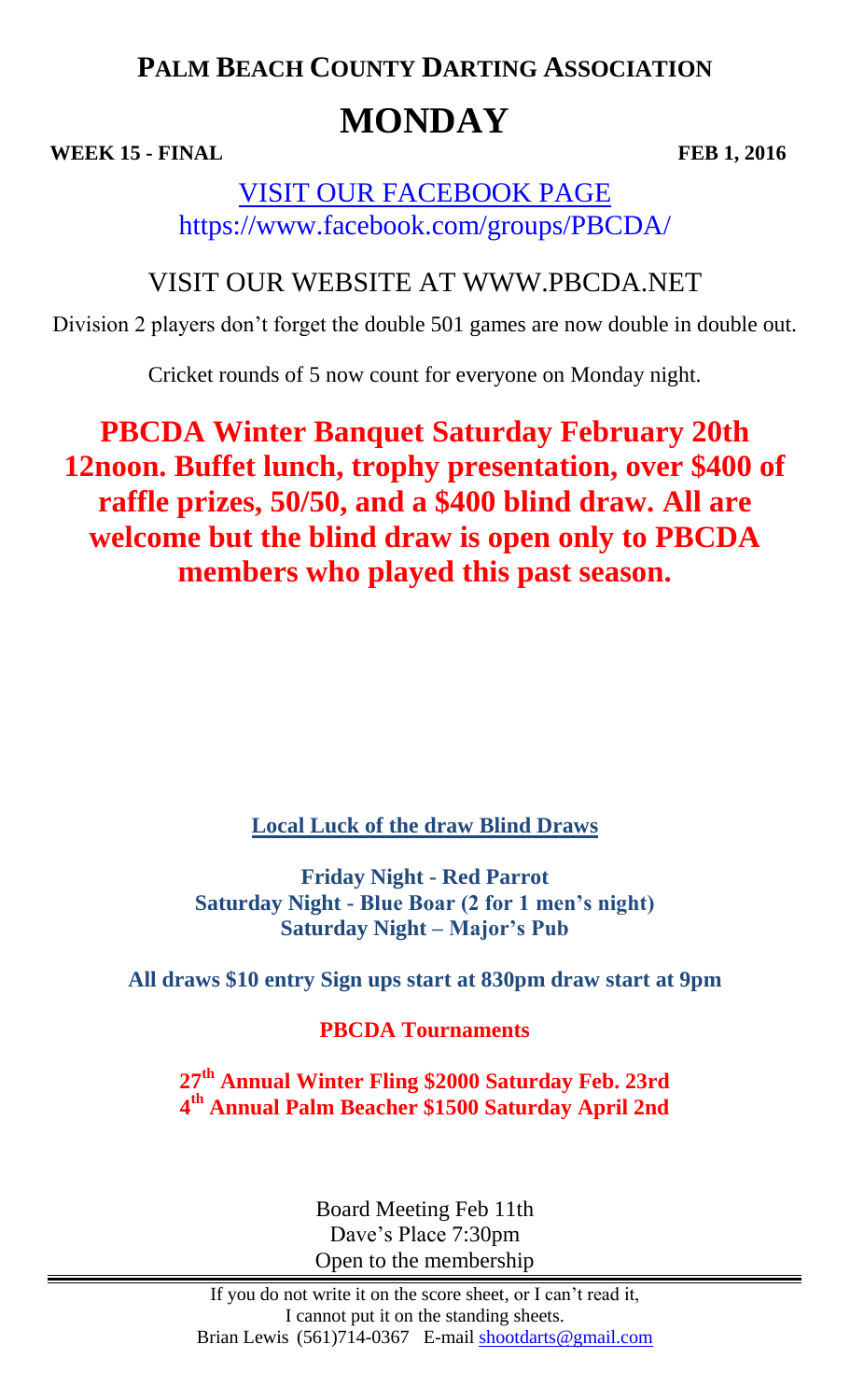## **PALM BEACH COUNTY DARTING ASSOCIATION MONDAY**

| <b>RED PARROT - LUCKY BASTARDS</b> | 287 | <b>MEN'S ALLSTARS</b>    |
|------------------------------------|-----|--------------------------|
| <b>BLUE BOAR - BUTTHEADS</b>       | 284 | <b>DAVID PHILLIPS</b>    |
| <b>SLATE BILLIARDS - JOSH</b>      | 208 | <b>BRUCE SMITH</b>       |
| <b>MAJOR'S – BECKY</b>             | 170 | S. NARVAEZ / A. CAMPBELL |
| <b>MAJOR'S – CHRIS</b>             | 131 |                          |
|                                    |     | I ADIEC AII CTADO        |

### **NO SHEET…NO POINTS OR ALLSTARS WILL BE AWARDED. NOR WILL THEY BE REFUNDED.**

| <b>MEN'S HIGH IN</b>                           |     | <b>LADIES HIGH IN</b>                          |                |
|------------------------------------------------|-----|------------------------------------------------|----------------|
| <b>BRIAN LEWIS</b>                             | 136 | <b>BECKY McILROY</b>                           | 80             |
| <b>MEN'S HIGH OUT</b><br><b>STEVEN NARVAEZ</b> | 125 | <b>LADIES HIGH OUT</b><br><b>JANICE PHIPPS</b> | 80             |
|                                                |     |                                                |                |
| <b>TON EIGHTY</b>                              |     | <b>ROUND OF NINE</b>                           |                |
| <b>JOHN LAFRENIERE</b>                         |     | <b>DAVE PHILLIPS</b>                           | $\mathbf{1}$   |
| <b>PATRICK HICKEY</b>                          |     | <b>STEVEN NARVAEZ</b>                          | $\overline{2}$ |
| <b>JAMES DUNNING</b>                           | 1   | <b>RICH CLARK</b>                              | 1              |
|                                                |     | <b>DAVID GIORDANO</b>                          | 1              |
|                                                |     | <b>PAUL DORLING</b>                            | $\mathbf{1}$   |
|                                                |     | <b>BRIAN LEWIS</b>                             | $\mathbf{1}$   |
|                                                |     |                                                |                |
| 401 - 12 DART OUT                              |     | <b>SIX BULLS</b>                               |                |
| <b>STEVEN NARVAEZ</b>                          |     | <b>CHRIS CUMMINS</b>                           | $\mathbf{1}$   |
|                                                |     |                                                |                |

| <b>BLUE BOAR - BRUCE</b> |     |   | <b>MAJOR'S - CHRIS</b> |    |
|--------------------------|-----|---|------------------------|----|
| <b>BRUCE SMITH</b>       | 192 |   | <b>CHRIS CUMMINS</b>   | 80 |
| <b>BRIAN LEWIS</b>       | 44  | ሐ | <b>PAUL DORLING</b>    | 75 |
| <b>JIM SCHWAB</b>        | 12  | ሐ | <b>PATRICK HICKEY</b>  | 13 |
| <b>JAMES DUNNING</b>     | 161 |   | <b>MIKE D'ARCY</b>     | 1′ |
| <b>TAZ LILIESTEDT</b>    | 80  |   | <b>PAM ROACH</b><br>∗  |    |
| <b>FLIP FLANAGAN</b>     | 98  |   |                        |    |

| <b>MAJOR'S – BECKY</b>       |     | <b>SLATE BILLIARD'S - JOSH</b> |     |
|------------------------------|-----|--------------------------------|-----|
| 50<br><b>BECKY McILROY *</b> |     | <b>JOSHUA DAVENPORT</b>        | 62  |
| <b>HERB THOMAS</b>           |     | <b>DAVID GIORDANO</b>          | 143 |
| <b>KRISTI BRIGGS *</b>       |     | <b>SPENCER FLETCHER</b>        | 33  |
| <b>JANICE PHIPPS *</b>       |     | <b>AARON CAMPBELL</b>          | 174 |
| <b>RICK CLARK</b>            | 129 | <b>KEVIN WEST</b>              | 35  |
|                              |     | <b>JOHN LAFRENIERE</b>         | 65  |

|    | <b>RED PARROT – STEVE</b> |     |
|----|---------------------------|-----|
| \$ | <b>STEVE LAMBIASE</b>     | 51  |
| B  | <b>DAVE PHILLIPS</b>      | 225 |
| B  | <b>LOU HUNT</b>           | 54  |
| \$ | <b>BOB BIRCH</b>          | 123 |
| B  | <b>STEVEN NARVAEZ</b>     | 174 |
|    |                           |     |

**HONORABLE MENTIONS: STEVEN NARVAEZ 120 IN (3) DAVID GIORDANO 120 IN LOU HUNT 130 IN CHRIS CUMMINS 130 IN AARON CAMPBELL 120 OUT**

|                         | <b>DIVISION 1</b>                                       |     |                                | FEB 1, 2016  |
|-------------------------|---------------------------------------------------------|-----|--------------------------------|--------------|
| $\mathbf{1}$            | <b>RED PARROT - LUCKY BASTARDS</b>                      | 287 | <b>MEN'S ALLSTARS</b>          |              |
| $\overline{2}$          | <b>BLUE BOAR - BUTTHEADS</b>                            | 284 | <b>DAVID PHILLIPS</b>          | 225          |
| $\overline{\mathbf{3}}$ | <b>SLATE BILLIARDS - JOSH</b>                           | 208 | <b>BRUCE SMITH</b>             | 192          |
| $\overline{\mathbf{4}}$ | <b>MAJOR'S - BECKY</b>                                  | 170 | S. NARVAEZ / A. CAMPBELL       | 174          |
| 5                       | <b>MAJOR'S - CHRIS</b>                                  | 131 |                                |              |
|                         |                                                         |     | <b>LADIES ALLSTARS</b>         |              |
|                         |                                                         |     | <b>JANICE PHIPPS</b>           | 85           |
|                         | <b>NO SHEETNO POINTS OR</b>                             |     | <b>BECKY McILROY</b>           | 50           |
|                         | ALLSTARS WILL BE AWARDED.<br>NOR WILL THEY BE REFUNDED. |     | <b>KRISTI BRIGGS/PAM ROACH</b> | 9            |
|                         | <b>MEN'S HIGH IN</b>                                    |     | <b>LADIES HIGH IN</b>          |              |
|                         | <b>BRIAN LEWIS</b>                                      | 136 | <b>BECKY McILROY</b>           | 80           |
|                         |                                                         |     |                                |              |
|                         | <b>MEN'S HIGH OUT</b>                                   |     | <b>LADIES HIGH OUT</b>         |              |
|                         | <b>STEVEN NARVAEZ</b>                                   | 125 | <b>JANICE PHIPPS</b>           | 80           |
|                         |                                                         |     |                                |              |
|                         | <b>TON EIGHTY</b>                                       |     | <b>ROUND OF NINE</b>           |              |
|                         | <b>JOHN LAFRENIERE</b>                                  | 1   | <b>DAVE PHILLIPS</b>           | 1            |
|                         | <b>PATRICK HICKEY</b>                                   | 1   | <b>STEVEN NARVAEZ</b>          | $\mathbf{2}$ |
|                         | <b>JAMES DUNNING</b>                                    | 1   | <b>RICH CLARK</b>              | $\mathbf{1}$ |
|                         |                                                         |     | <b>DAVID GIORDANO</b>          | 1            |
|                         |                                                         |     | <b>PAUL DORLING</b>            | $\mathbf{1}$ |
|                         |                                                         |     | <b>BRIAN LEWIS</b>             | $\mathbf{1}$ |
|                         |                                                         |     |                                |              |
|                         |                                                         |     |                                |              |
|                         | <b>401 - 12 DART OUT</b>                                |     | <b>SIX BULLS</b>               |              |
|                         | <b>STEVEN NARVAEZ</b>                                   |     | <b>CHRIS CUMMINS</b>           | 1            |
|                         |                                                         |     |                                |              |

| \$ | <b>BLUE BOAR - BRUCE</b> |     |  | <b>MAJOR'S - CHRIS</b> |     |
|----|--------------------------|-----|--|------------------------|-----|
| \$ | <b>BRUCE SMITH</b>       | 192 |  | <b>CHRIS CUMMINS</b>   | 80  |
| B  | <b>BRIAN LEWIS</b>       | 44  |  | <b>PAUL DORLING</b>    | 75  |
| \$ | <b>JIM SCHWAB</b>        | 12  |  | <b>PATRICK HICKEY</b>  | 131 |
| \$ | <b>JAMES DUNNING</b>     | 161 |  | <b>MIKE D'ARCY</b>     | 17  |
| \$ | <b>TAZ LILIESTEDT</b>    | 80  |  | <b>PAM ROACH</b><br>∗  | ո   |
| \$ | <b>FLIP FLANAGAN</b>     | 98  |  |                        |     |

| <b>SLATE BILLIARD'S - JOSH</b> |     |
|--------------------------------|-----|
| \$<br><b>JOSHUA DAVENPORT</b>  | 62  |
| \$<br><b>DAVID GIORDANO</b>    | 143 |
| \$<br><b>SPENCER FLETCHER</b>  | 33  |
| \$<br><b>AARON CAMPBELL</b>    | 174 |
| \$<br><b>KEVIN WEST</b>        | 35  |
| \$<br><b>JOHN LAFRENIERE</b>   | 65  |